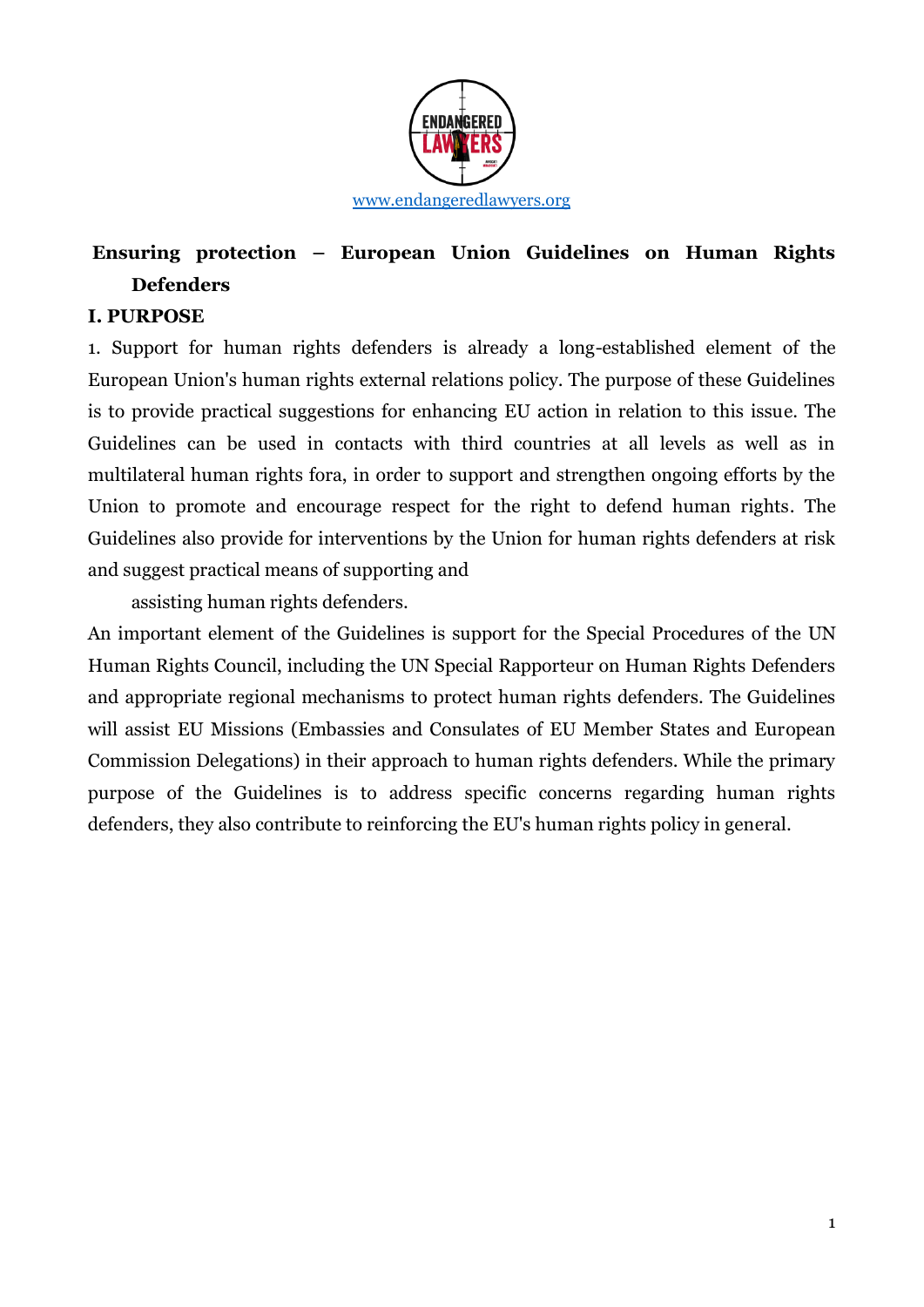

### **II. DEFINITION**

2. The definition of human rights defenders, for the purpose of these Guidelines, draws upon operative paragraph 1 of the UN Declaration on the Right and Responsibility of Individuals, Groups and Organs of Society to Promote and Protect Universally Recognised Human Rights and Fundamental Freedoms (see Annex I), which states that "Everyone has the right, individually and in association with others, to promote and to strive for the protection and realisation of human rights and fundamental freedoms at the national and international levels".

3. Human rights defenders are those individuals, groups and organs of society that promote and protect universally recognised human rights and fundamental freedoms. Human rights defenders seek the promotion and protection of civil and political rights as well as the promotion, protection and realisation of economic, social and cultural rights. Human rights defenders also promote and protect the rights of members of groups such as indigenous communities. The definition does not include those individuals or groups who commit or propagate violence.

### **III. INTRODUCTION**

4. The EU supports the principles contained in the Declaration on the Right and Responsibility of Individuals, Groups and Organs of Society to Promote and Protect Universally Recognised Human Rights and Fundamental Freedoms. Although the primary responsibility for the promotion and protection of human rights lies with States, the EU recognises that individuals, groups and organs of society all play important parts in furthering the cause of human rights. The activities of human rights defenders include: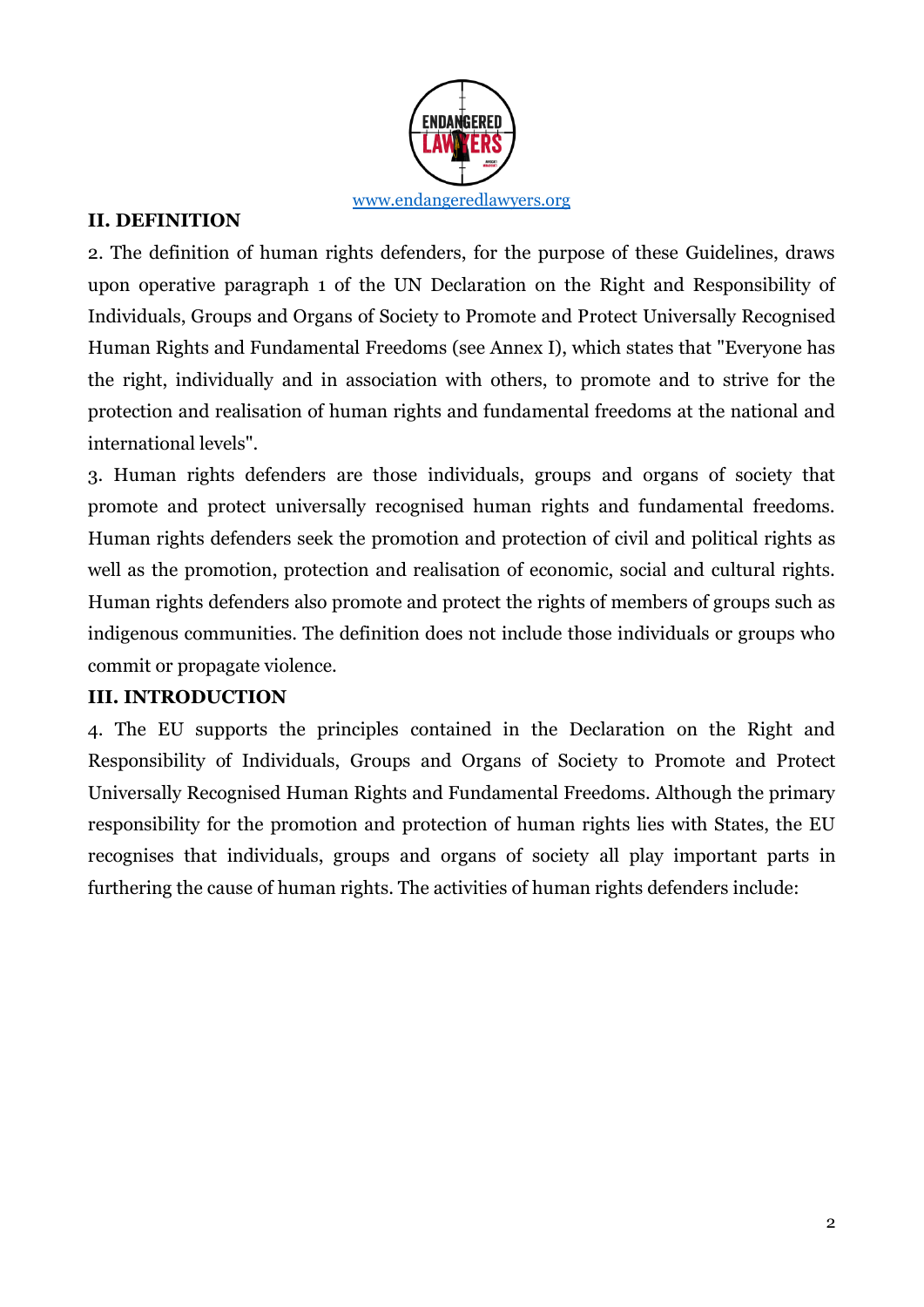

- documenting violations;

- seeking remedies for victims of such violations through the provision of legal, psychological, medical or other support;

- combating cultures of impunity which serve to cloak systematic and repeated breaches of human rights and fundamental freedoms; and

- mainstreaming human rights culture and information on human rights defenders at national, regional and international level.

5. The work of human rights defenders often involves criticism of government policies and actions. However, governments should not see this as a negative. The principle of allowing room for independence of mind and free debate on a government's policies and actions is fundamental, and is a tried and tested way of establishing a better level of protection of human rights. Human rights defenders can assist governments in promoting and protecting human rights. As part of consultation processes they can play a key role in helping to draft appropriate legislation, and in helping to draw up national plans and strategies on human rights. This role too should be recognised and supported.

6. The EU acknowledges that the activities of human rights defenders have over the years become more widely recognised. They have increasingly come to ensure greater protection for the victims of violations. However, this progress has been achieved at a high price: the defenders themselves have increasingly become targets of attacks and their rights are violated in many countries. The EU believes it is important to ensure the safety of human rights defenders and protect their rights. In this regard it is important to apply a gender perspective when approaching the issue of human rights defenders.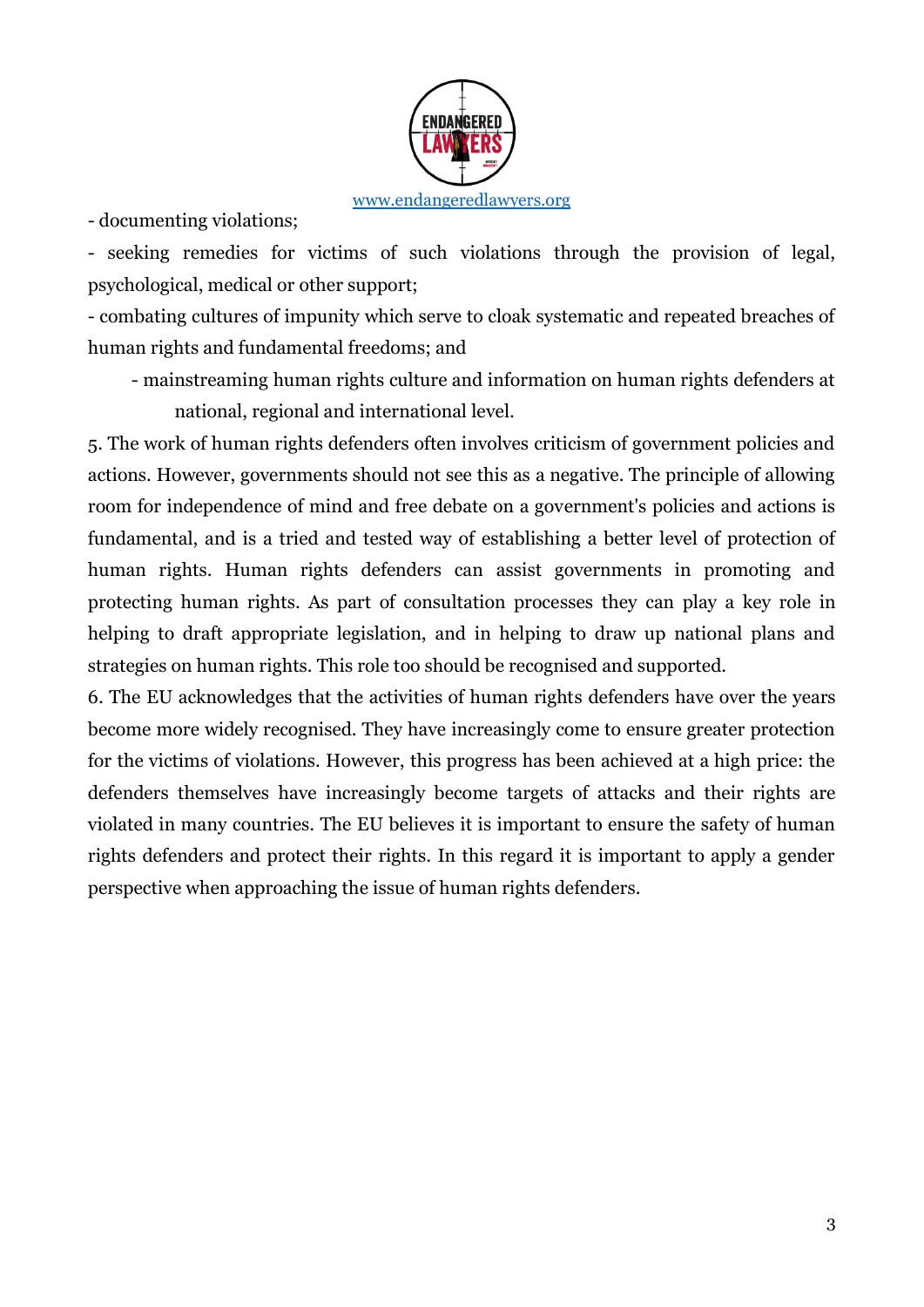

### **IV. OPERATIONAL GUIDELINES**

7. The operational part of these Guidelines is meant to identify ways and means of effectively working towards the promotion and protection of human rights defenders, within the context of the Common Foreign and Security Policy.

### **Monitoring, reporting and assessment**

8. EU Heads of Mission are already requested to provide periodic reports on the human rights situation in their countries of accreditation. The Council Working Party on Human Rights (COHOM) has approved the outline of fact sheets to facilitate this task. In line with these fact sheets Missions should address the situation of human rights defenders in their reporting, noting in particular the occurrence of any threats or attacks against human rights defenders. In this contexts HoMs should be aware that the institutional framework can have a major impact on the ability of human rights defenders to undertake their work in safety. Issues such as legislative, judicial, administrative or other appropriate measures, undertaken by States to protect persons against any violence, threats, retaliation, de facto or de jure adverse discrimination, pressure or any other arbitrary action as a consequence of their legitimate exercise of any of the rights referred to the UN Declaration on Human Rights Defenders are all relevant in this regard.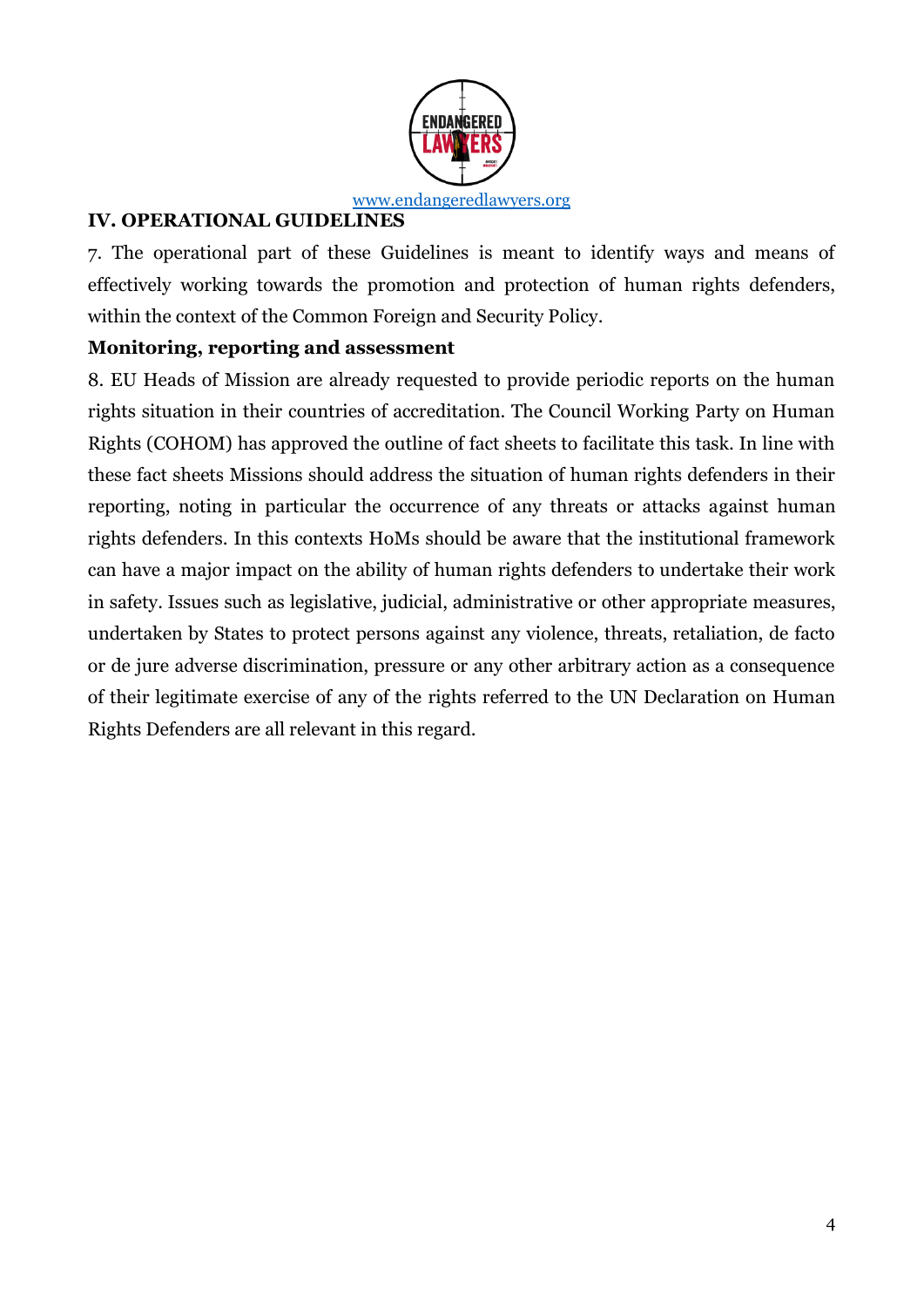

9. The EU Heads of Mission are requested to deal with the situation of human rights defenders at meetings of local working groups on human rights. Where it is called for, HoMs should make recommendations to COHOM for possible EU action, including condemnation of threats and attacks against human rights defenders, as well as for demarches and public statements where human rights defenders are at immediate or serious risk. HoMs may decide to conduct an urgent local action to support human rights defenders who are at immediate or serious risk, and to report on their action to COHOM and other relevant working parties with recommendations concerning the scope for following up the European action. HoMs should also report on the effectiveness of EU action in their reports. Furthermore, Missions should pay particular attention to the specific risks faced by women human rights defenders.

10. The HoM reports and other relevant information, such as reports and recommendations from the Special Rapporteur on Human Rights Defenders, other UN Special Rapporteurs and Treaty bodies and the Commissioner for Human Rights of the Council of Europe as well as non-governmental organisations, will enable COHOM and other relevant working parties to identify situations where EU action is called for and decide on the action to be taken or, where appropriate, make recommendations for such action to PSC/Council.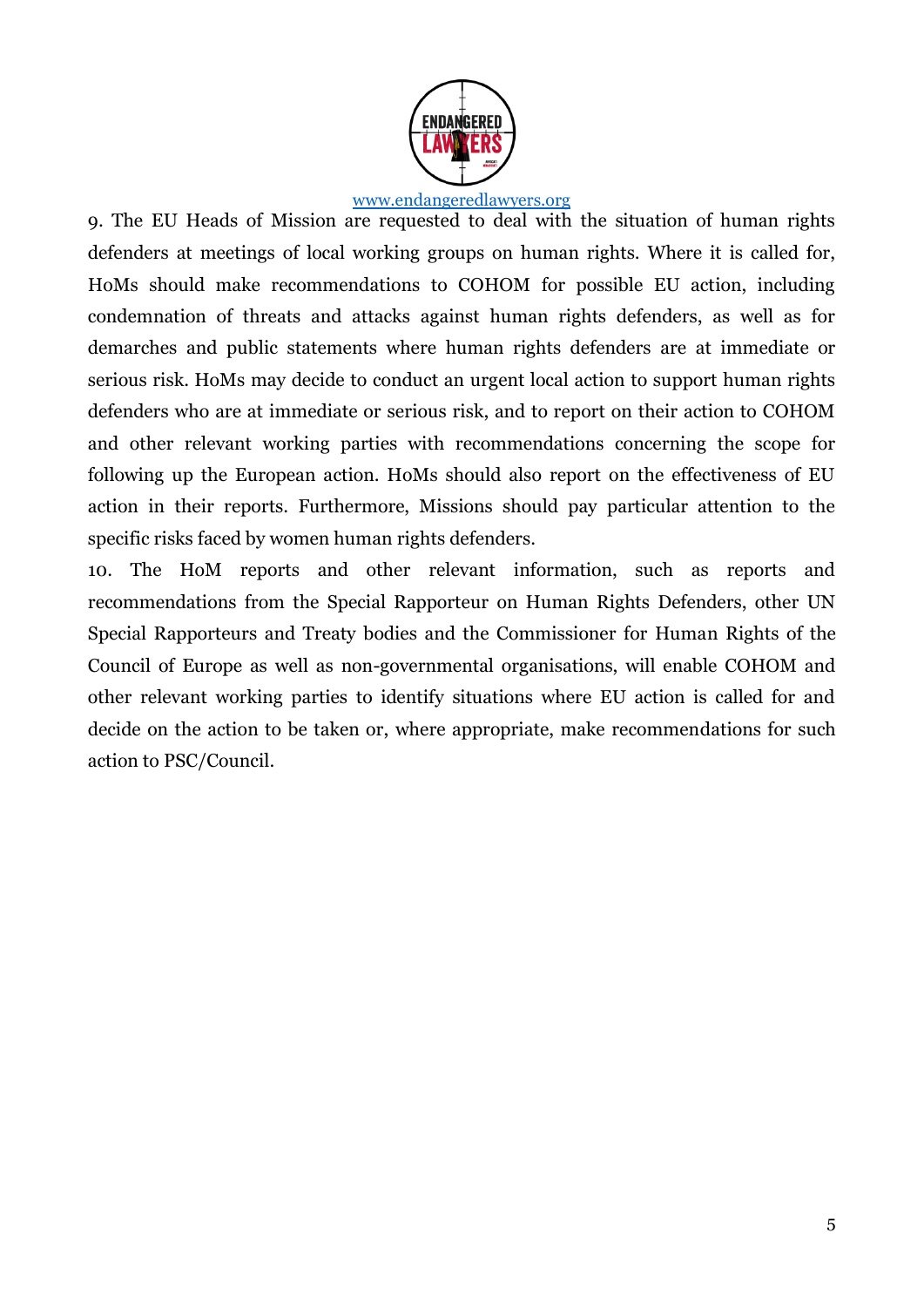

## **Role of EU Missions in supporting and protecting human rights defenders**

11. In many third countries, EU Missions (Embassies of EU Member States and European Commission Delegations) are the primary interface between the Union and its Member States and human rights defenders on the ground. They therefore have an important role to play in putting into practice the EU's policy towards human rights defenders. EU Missions should therefore seek to adopt a proactive policy towards human rights defenders. They should at the same time be aware that in certain cases EU action could lead to threats or attacks against human rights defenders. They should therefore, where appropriate, consult with human rights defenders in relation to actions which might be contemplated. If action is taken on behalf of the EU, EU Missions should provide feedback to human rights defenders and/or their families. Measures that EU Missions could take include:

- preparing local strategies for the implementation of these guidelines, with particular attention to women human rights defenders. EU Missions will bear in mind that these Guidelines cover human rights defenders who promote and protect human rights, whether civil, cultural, economic, political or social. EU Missions should involve human rights defenders and their organisations in the drafting and monitoring of local strategies;

- organising at least once a year a meeting of human rights defenders and diplomats to discuss topics such as the local human rights situation, EU policy in this field, and application of the local strategy for implementing the EU Guidelines on human rights defenders;

- coordinating closely and sharing information on human rights defenders, including those at risk;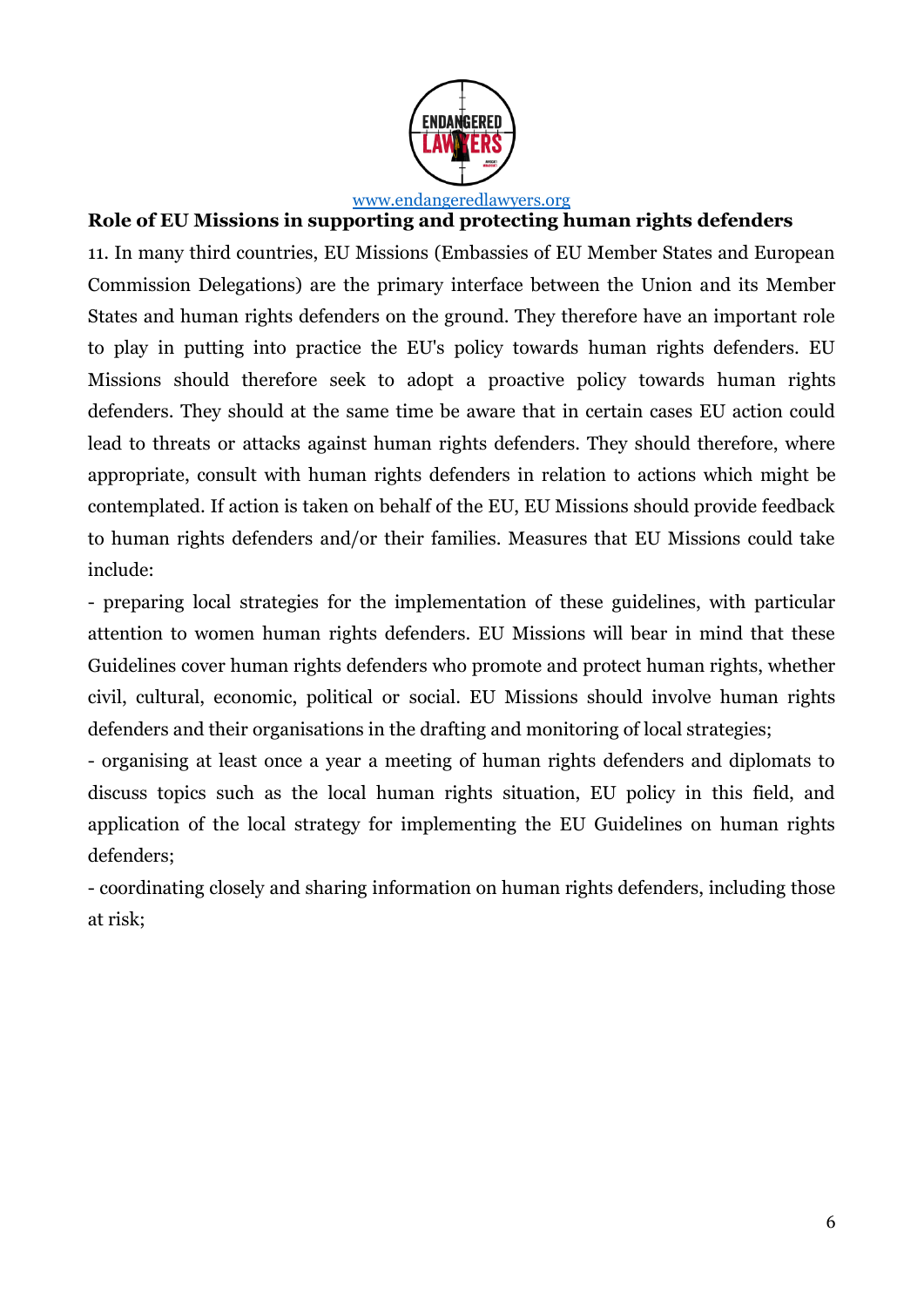

- maintaining suitable contacts with human rights defenders, including receiving them in Missions and visiting their areas of work; consideration could be given to appointing specific liaison officers, where necessary on a burden-sharing basis, for this purpose;

- providing, as and where appropriate, visible recognition for human rights defenders and their work, through appropriate use of the media – including the internet and new information and communication technologies – publicity, visits or invitations for such purposes as presenting prizes they have obtained;

- where appropriate, visiting human rights defenders in custody or under house arrest and attending their trials as observers.

# **Promoting respect for human rights defenders in relations with third countries and in multilateral fora**

12. The EU's objective is to influence third countries to carry out their obligations to respect the rights of human rights defenders and to protect them from attacks and threats from non-State actors. In its contacts with third countries, the EU will, when deemed necessary, express the need for all countries to adhere to and comply with the relevant international norms and standards, in particular the UN Declaration. The overall objective should be to bring about an environment where human rights defenders can operate freely. The EU will make its objectives known as an integral part of its human rights policy and will stress the importance it attaches to the protection of human rights defenders. Actions in support of these objectives will include the following: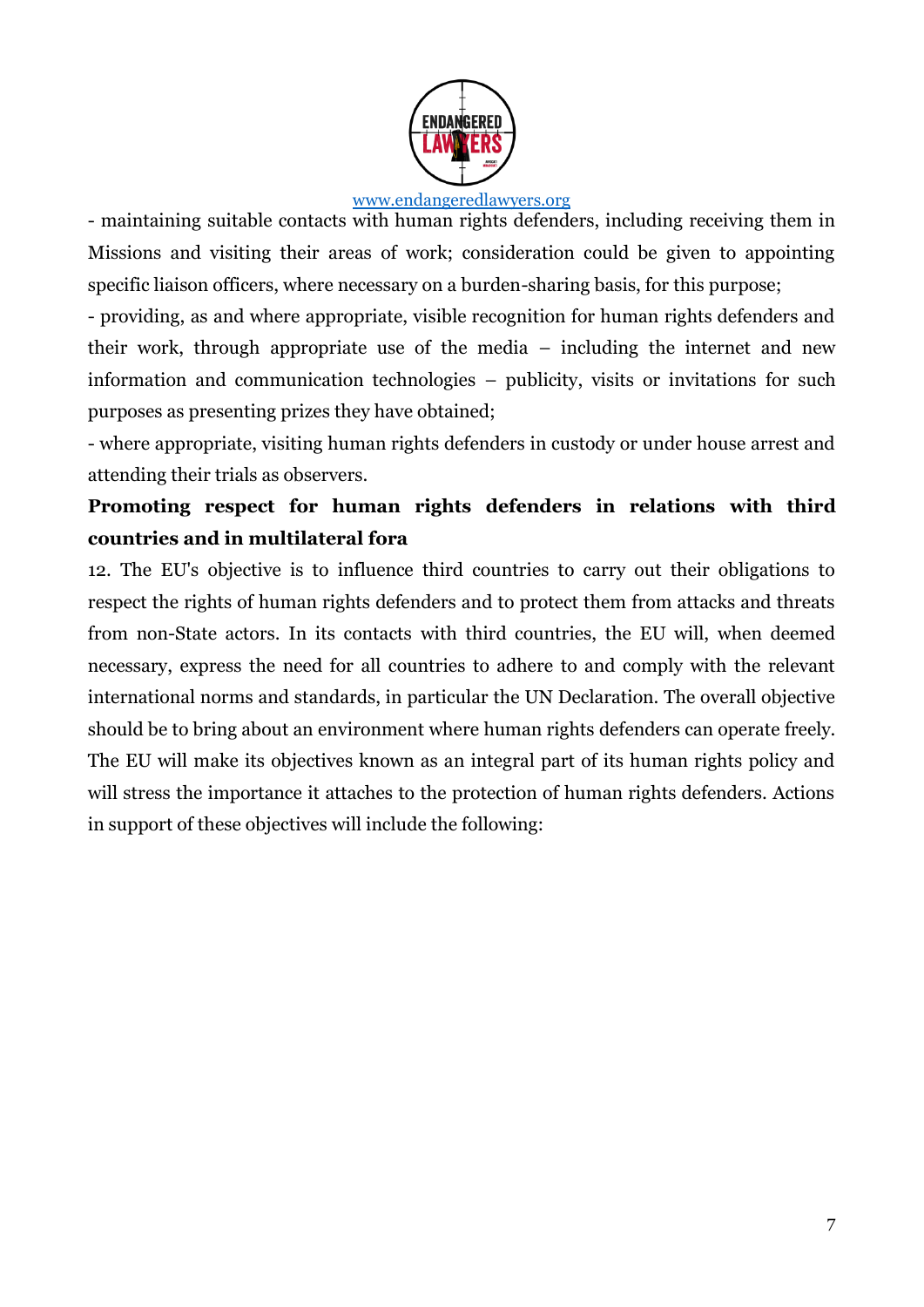

- where the Presidency or the High Representative for the Common Foreign and Security Policy or the Personal Representative of the SG/HR on Human Rights or EU Special Representatives and Envoys or representatives of the Member States or the European Commission are visiting third countries, they will, where appropriate, include meetings with human rights defenders during which individual cases and the issues raised by the work of human rights defenders are addressed, as an integral part of their visits;

- the human rights component of political dialogues between the EU and third countries and regional organisations, will, where relevant, include the situation of human rights defenders. The EU will underline its support for human rights defenders and their work, and raise individual cases of concern whenever necessary. The EU will be careful to involve human rights defenders, under the most appropriate arrangements, in the preparation, follow-up and assessment of the dialogue in accordance with the EU Guidelines on human rights dialogues;

- EU Heads of Mission and EU Embassies will remind third countries' authorities of their obligation to implement effective measures to protect human rights defenders who are or could be in danger;

- working closely with other like-minded countries notably in the UN Human Rights Council and the UN General Assembly;

- recommending, where appropriate, to countries when they are under the Universal Periodic Review of the Human Rights Council that they bring their legislation and practices into line with the UN Declaration on Human Rights Defenders;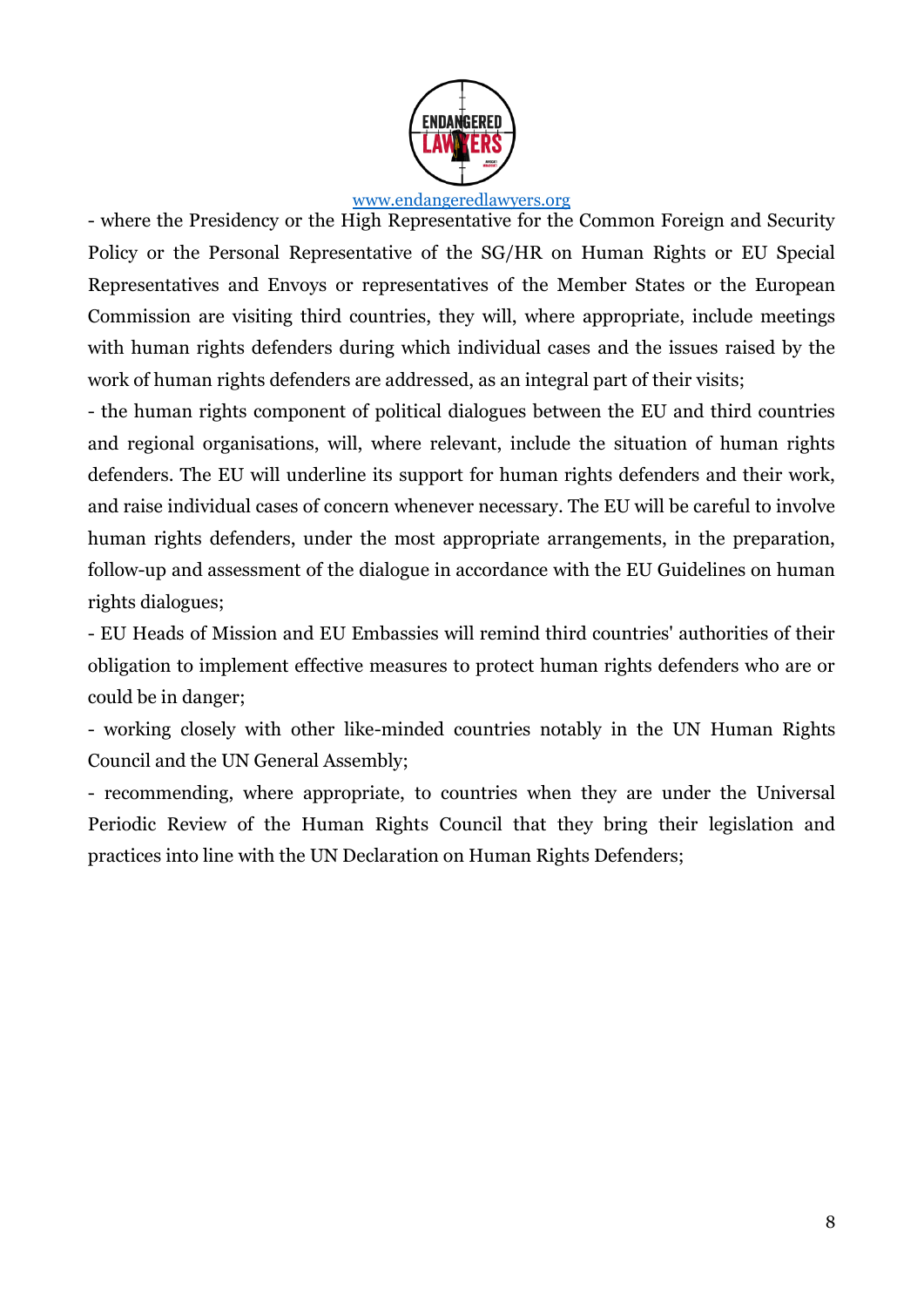

- promoting the strengthening of existing regional mechanisms for the protection of human rights defenders, such as the focal point for human rights defenders and national human rights institutions of the OSCE Office for Democratic Institutions and Human Rights, the Commissioner for Human Rights of the Council of Europe, the Special Rapporteur on Human Rights Defenders of the African Commission on Human and Peoples' Rights and the special Human Rights Defenders Unit within the Inter-American Commission on Human Rights, and the creation of appropriate mechanisms in regions where they do not exist.

# **Support for Special Procedures of the UN Human Rights Council, including the Special Rapporteur on Human Rights Defenders**

13. The EU recognises that the Special Procedures of the UN Human Rights Council (and the individuals and groups carrying them out: Special Rapporteurs, Special Representatives, Independent Experts and Working Groups) are vital to international efforts to protect human rights defenders because of their independence and impartiality and their ability to act and speak out on violations against human rights defenders worldwide and undertake country visits. While the Special Rapporteur on Human Rights Defenders has a particular role in this regard, the mandates of other Special Procedures are also of relevance to human rights defenders. The EU's actions in support of the Special Procedures will include:

- encouraging States to accept as a matter of principle requests for country visits under UN Special Procedures;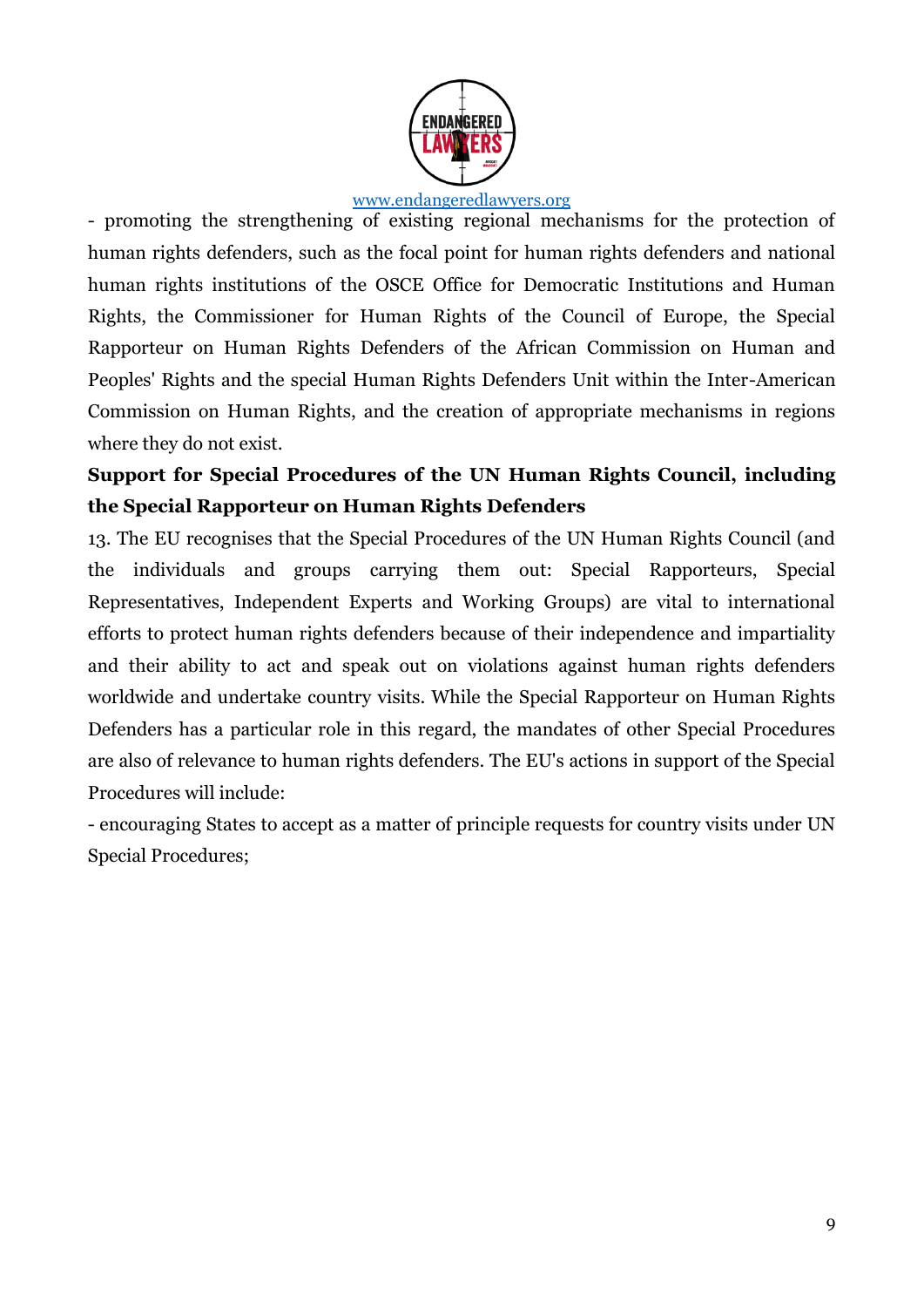

- promoting, via EU Missions, the use of UN thematic mechanisms by local human rights communities and human rights defenders including, but not limited to, facilitating the establishment of contacts with, and exchange information between, thematic mechanisms and human rights defenders;

- since the Special Procedure mandates cannot be carried out in the absence of adequate resources, EU Member States will support the allocation of sufficient funds from the general budget to the Office of the United Nations High Commissioner for Human Rights.

# **Practical supports for Human Rights Defenders including through Development Policy**

14. Programmes of the European Union and Member States aimed at assisting in the development of democratic processes and institutions, and the promotion and protection of human rights in developing countries – such as the European Instrument for Democracy and Human Rights – are among a wide range of practical supports for assisting human rights defenders. These can include but are not necessarily limited to the development cooperation programmes of Member States. Practical supports can include the following:

- supporting human rights defenders, as well as NGOs that promote and protect human rights defenders' activities, through such activities as capacity building and public awareness campaigns, and facilitating cooperation between NGOs, human rights defenders and national human rights institutions;

- encouraging and supporting the establishment, and work, of national bodies for the promotion and protection of human rights, established in accordance with the Paris Principles, including, National Human Rights Institutions, Ombudsman's Offices and Human Rights Commissions;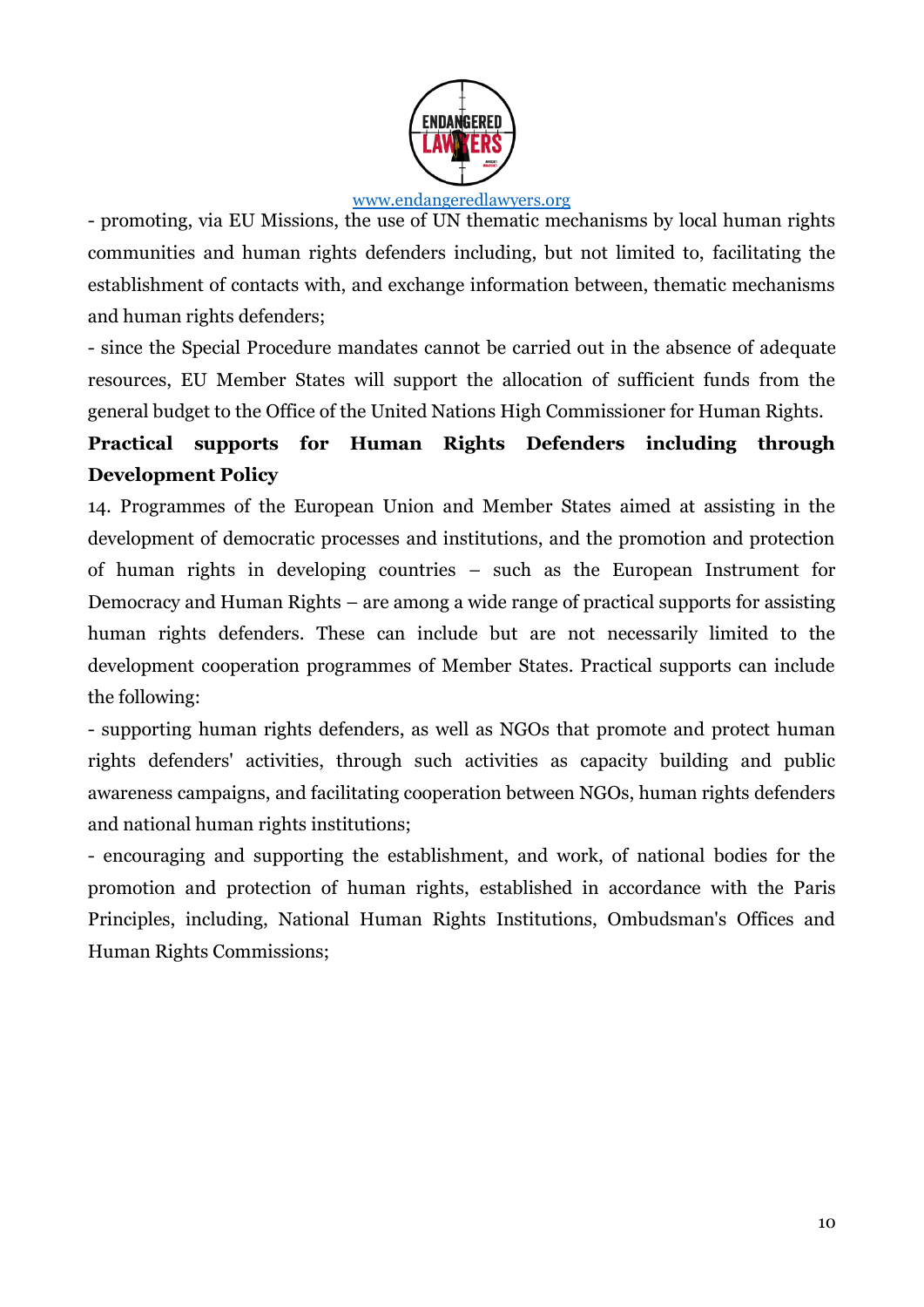

- assisting in the establishment of networks of human rights defenders at international level, including by facilitating meetings of human rights defenders both within and outside the EU;

- seeking to ensure that human rights defenders in third countries can access resources, including financial resources, from abroad and that they can be informed of the availability of those resources and of the means of requesting them;

- ensuring that human rights education programmes promote, inter alia, the UN Declaration on Human Rights Defenders;

- providing measures for swift assistance and protection to human rights defenders in danger in third countries, such as, where appropriate, issuing emergency visas and facilitating temporary shelter in the EU Member States.

### **Role of Council Working Parties**

15. In accordance with its mandate COHOM will keep under review the implementation and follow-up to the Guidelines on Human Rights Defenders in close coordination and cooperation with other relevant Council Working Parties. This will include:

- promoting the integration of the issue of human rights defenders into relevant EU policies and actions;

- undertaking reviews of the implementation of these Guidelines at appropriate intervals;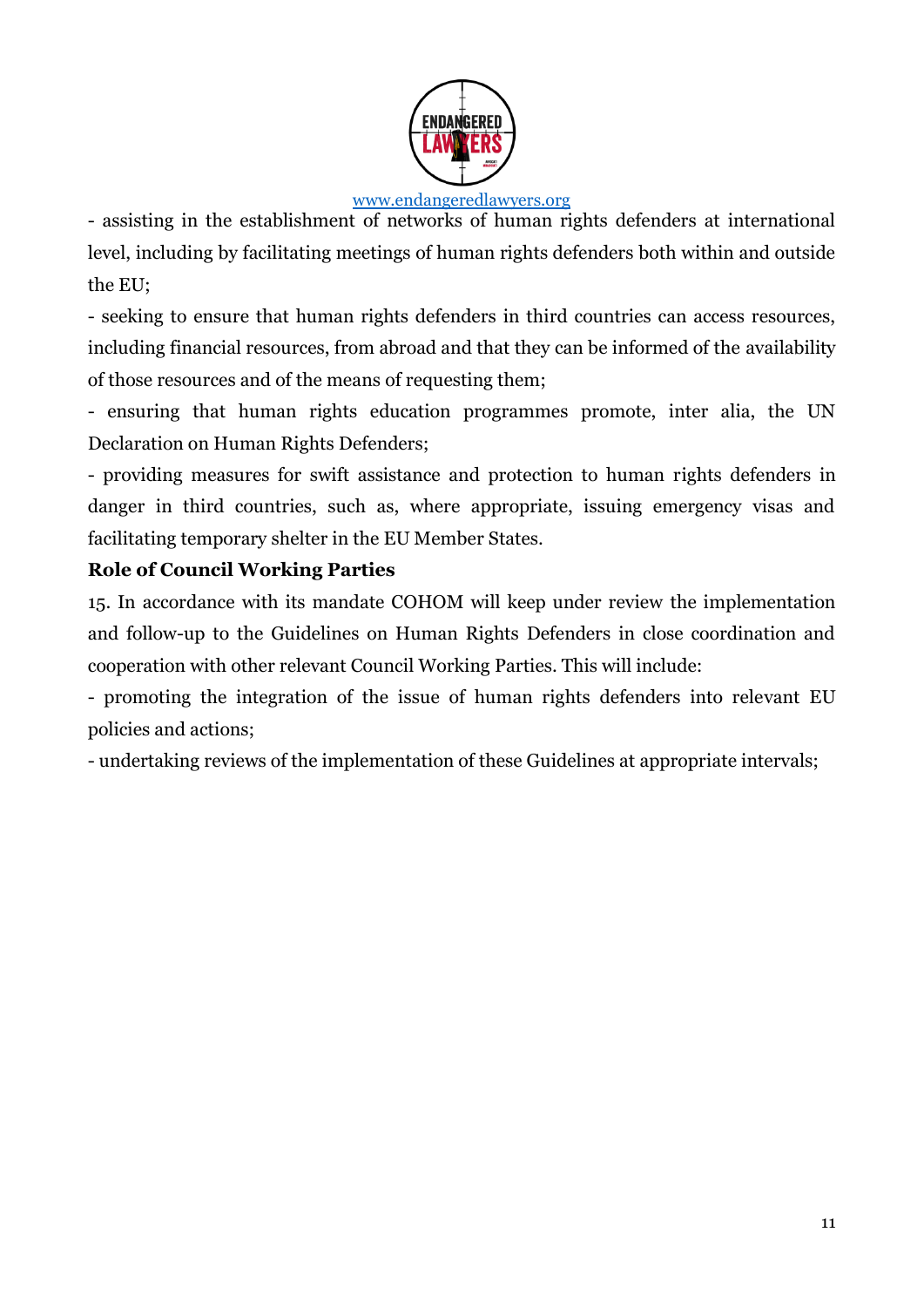

- continuing to examine, as appropriate, further ways of cooperating with UN and other international and regional mechanisms in support of human rights defenders;

- reporting to the Council, via PSC and COREPER, as appropriate on an annual basis, on progress made towards implementing these Guidelines.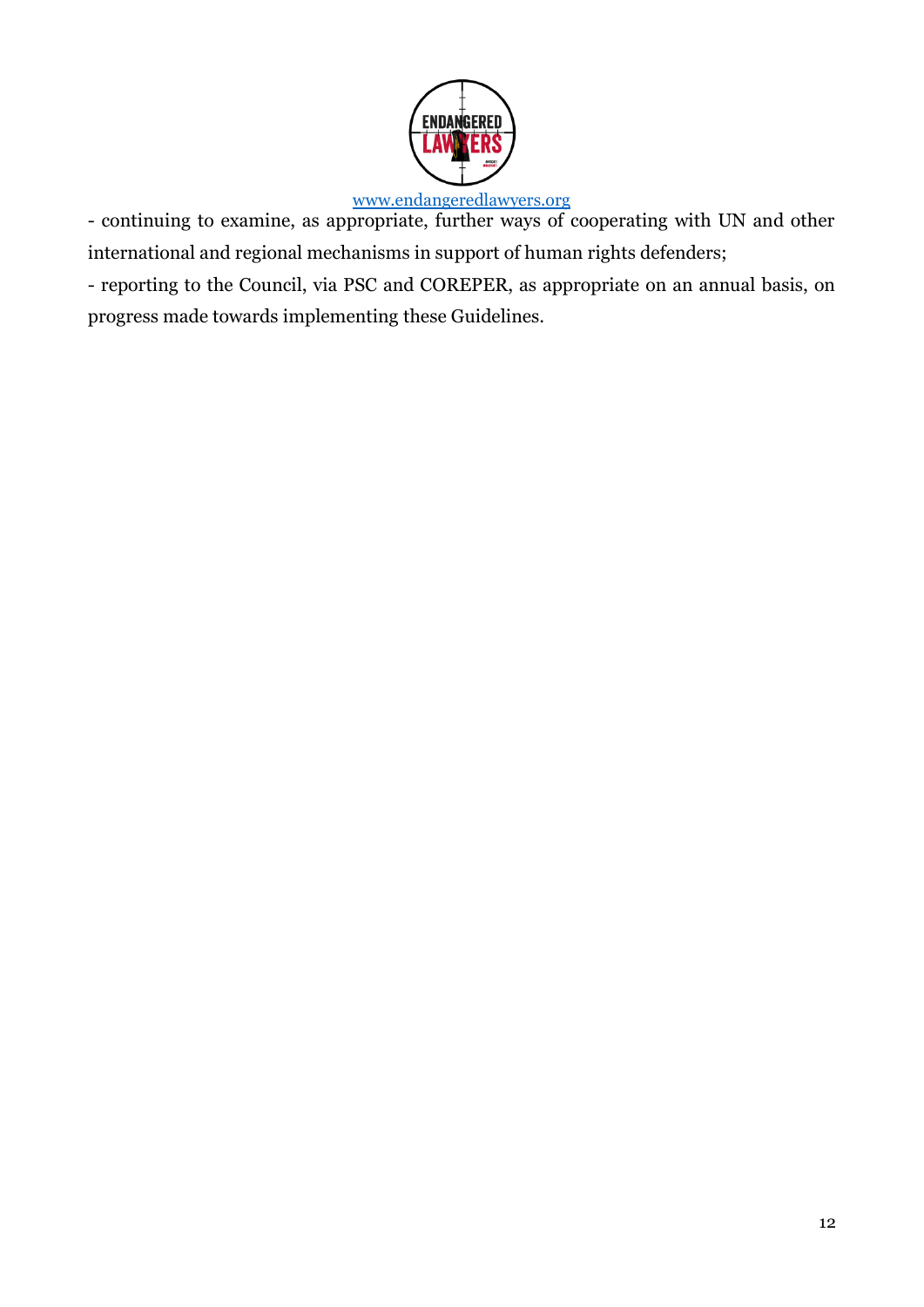

### **ANNEX I**

**Declaration on the Right and Responsibility of Individuals, Groups and Organs of Society to Promote and Protect Universally Recognized Human Rights and** 

## **Fundamental Freedoms**

### *The General Assembly,*

*Reaffirming* the importance of the observance of the purposes and principles of the Charter of the United Nations for the promotion and protection of all human rights and fundamental freedoms for all persons in all countries of the world,

*Reaffirming also* the importance of the Universal Declaration of Human Rights2 and the International Covenants on Human Rights as basic elements of international efforts to promote universal respect for and observance of human rights and fundamental freedoms and the importance of other human rights instruments adopted within the United Nations system, as well as those at the regional level,

*Stressing* that all members of the international community shall fulfil, jointly and separately, their solemn obligation to promote and encourage respect for human rights and fundamental freedoms for all without distinction of any kind, including distinctions based on race, colour, sex, language, religion, political or other opinion, national or social origin, property, birth or other status, and reaffirming the particular importance of achieving international cooperation to fulfil this obligation according to the Charter,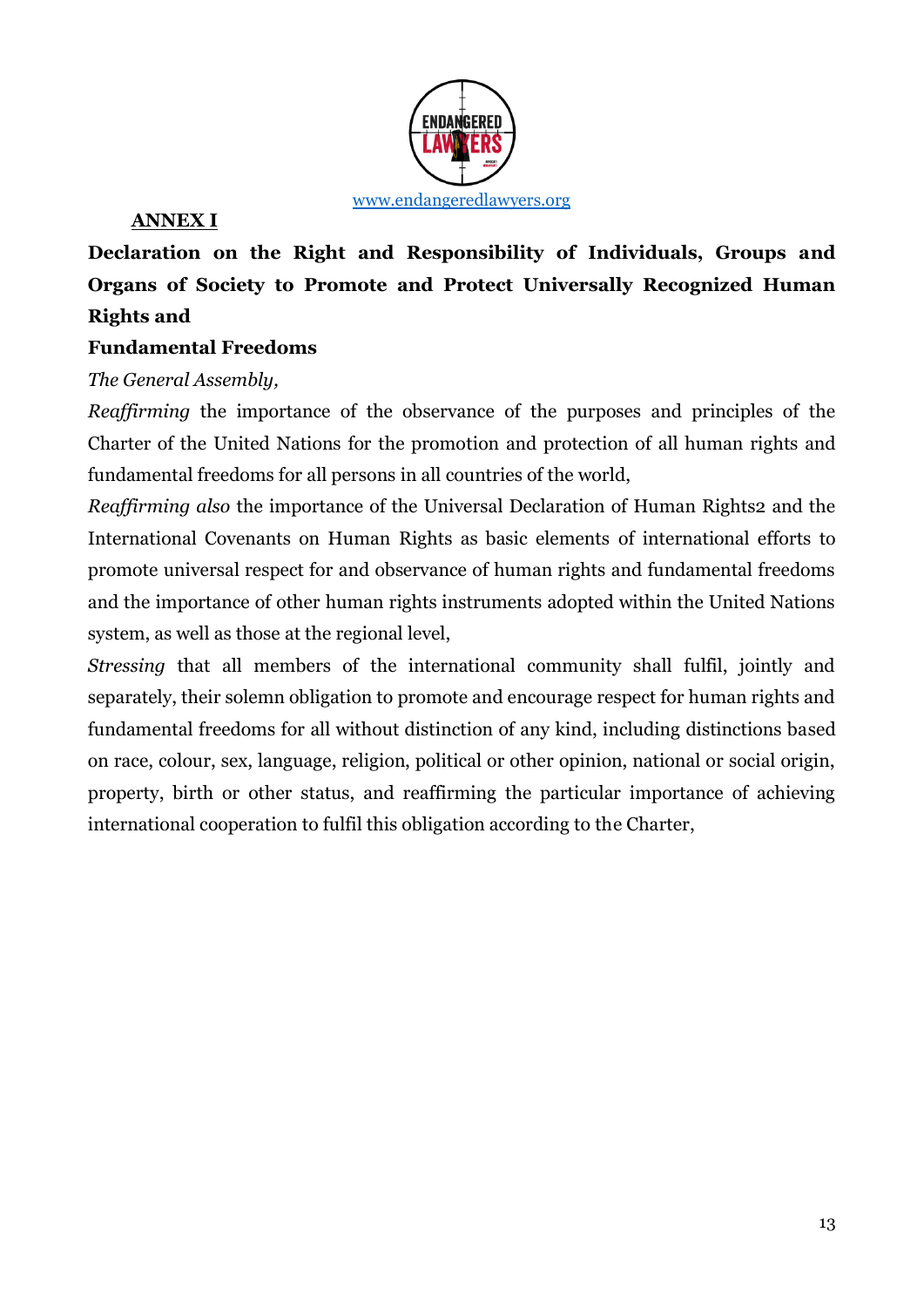

*Acknowledging* the important role of international cooperation for, and the valuable work of individuals, groups and associations in contributing to, the effective elimination of all violations of human rights and fundamental freedoms of peoples and individuals, including in relation to mass, flagrant or systematic violations such as those resulting from apartheid, all forms of racial discrimination, colonialism, foreign domination or occupation, aggression or threats to national sovereignty, national unity or territorial integrity and from the refusal to recognize the right of peoples to self-determination and the right of every people to exercise full sovereignty over its wealth and natural resources,

*Recognizing* the relationship between international peace and security and the enjoyment of human rights and fundamental freedoms, and mindful that the absence of international peace and security does not excuse non-compliance,

*Reiterating* that all human rights and fundamental freedoms are universal, indivisible, interdependent and interrelated and should be promoted and implemented in a fair and equitable manner, without prejudice to the implementation of each of those rights and freedoms,

*Stressing* that the prime responsibility and duty to promote and protect human rights and fundamental freedoms lie with the State,

*Recognizing* the right and the responsibility of individuals, groups and associations to promote respect for and foster knowledge of human rights and fundamental freedoms at the national and international levels,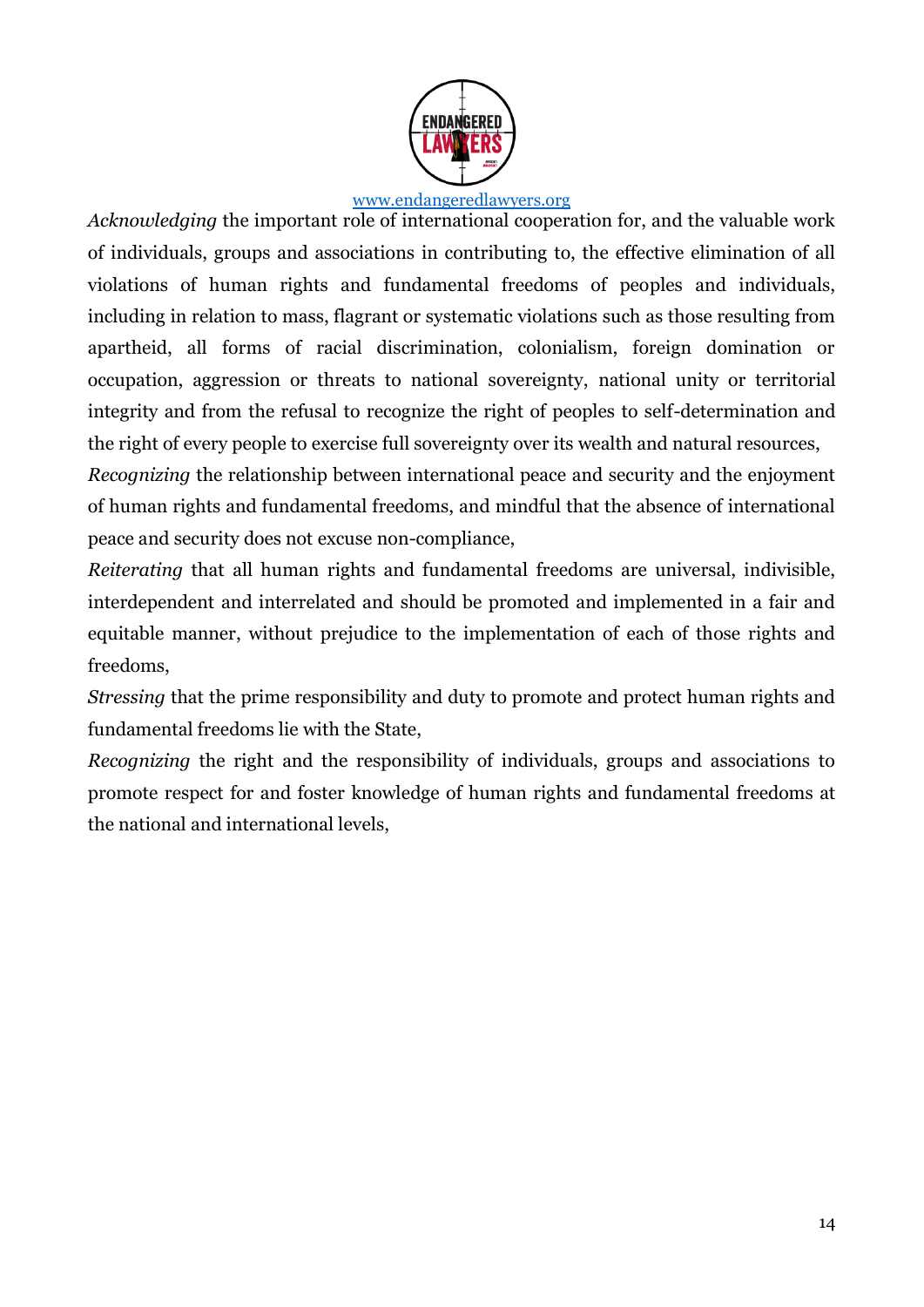

### *Declares*:

### *Article 1*

Everyone has the right, individually and in association with others, to promote and to strive for the protection and realization of human rights and fundamental freedoms at the national and international levels.

### *Article 2*

1. Each State has a prime responsibility and duty to protect, promote and implement all human rights and fundamental freedoms, inter alia, by adopting such steps as may be necessary to create all conditions necessary in the social, economic, political and other fields, as well as the legal guarantees required to ensure that all persons under its jurisdiction, individually and in association with others, are able to enjoy all those rights and freedoms in practice.

2. Each State shall adopt such legislative, administrative and other steps as may be necessary to ensure that the rights and freedoms referred to in the present Declaration are effectively guaranteed.

### *Article 3*

Domestic law consistent with the Charter of the United Nations and other international obligations of the State in the field of human rights and fundamental freedoms is the juridical framework within which human rights and fundamental freedoms should be implemented and enjoyed and within which all activities referred to in the present Declaration for the promotion, protection and effective realization of those rights and freedoms should be conducted.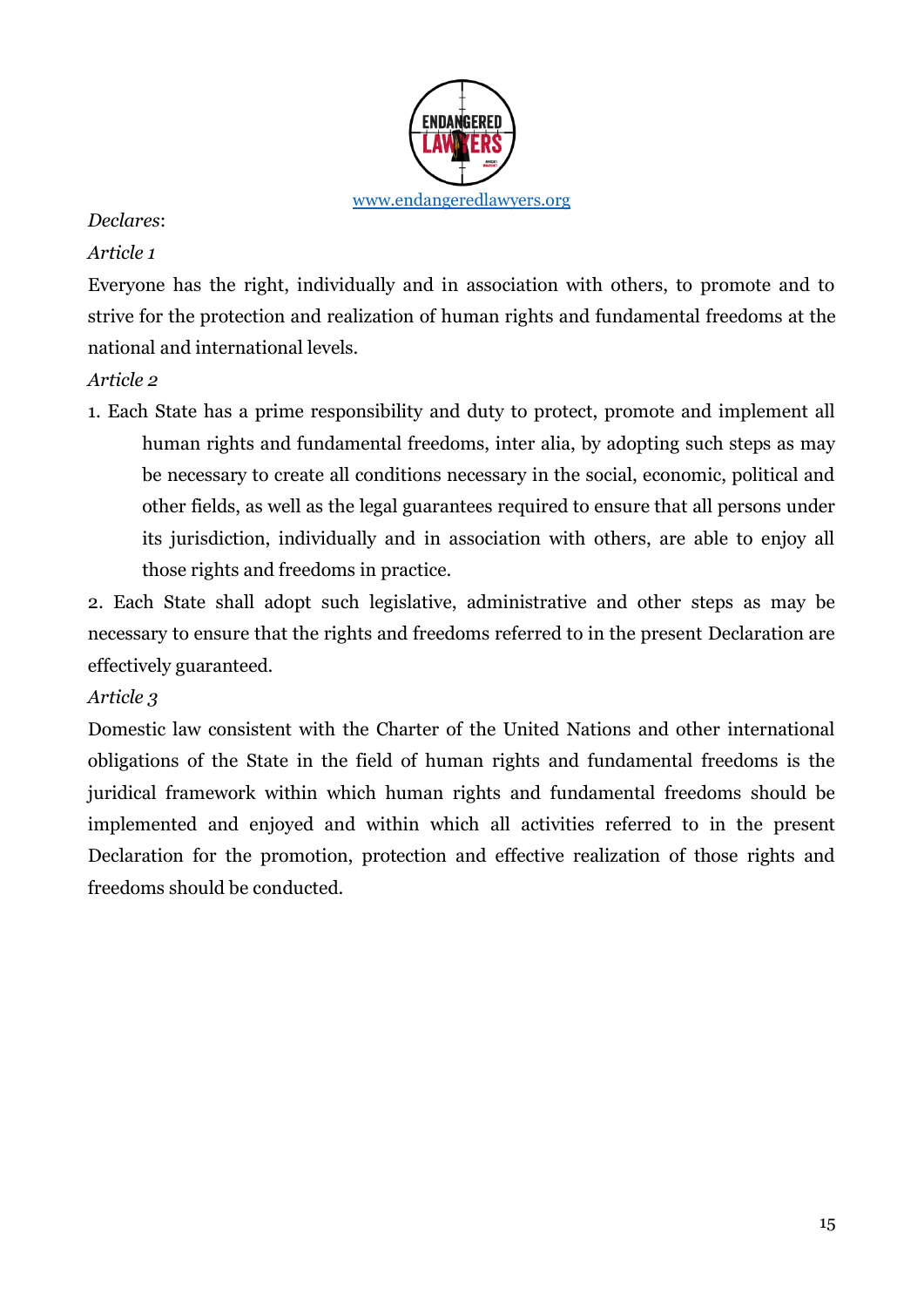

Nothing in the present Declaration shall be construed as impairing or contradicting the purposes and principles of the Charter of the United Nations or as restricting or derogating from the provisions of the Universal Declaration of Human Rights,2 the International Covenants on Human Rights and other international instruments and commitments applicable in this field.

## *Article 5*

For the purpose of promoting and protecting human rights and fundamental freedoms, everyone has the right, individually and in association with others, at the national and international levels:

(a) To meet or assemble peacefully;

(b) To form, join and participate in non-governmental organizations, associations or groups;

(c) To communicate with non-governmental or intergovernmental organizations.

*Article 6* 

Everyone has the right, individually and in association with others:

(a) To know, seek, obtain, receive and hold information about all human rights and fundamental freedoms, including having access to information as to how those rights and freedoms are given effect in domestic legislative, judicial or administrative systems;

(b) As provided for in human rights and other applicable international instruments, freely to publish, impart or disseminate to others views, information and knowledge on all human rights and fundamental freedoms;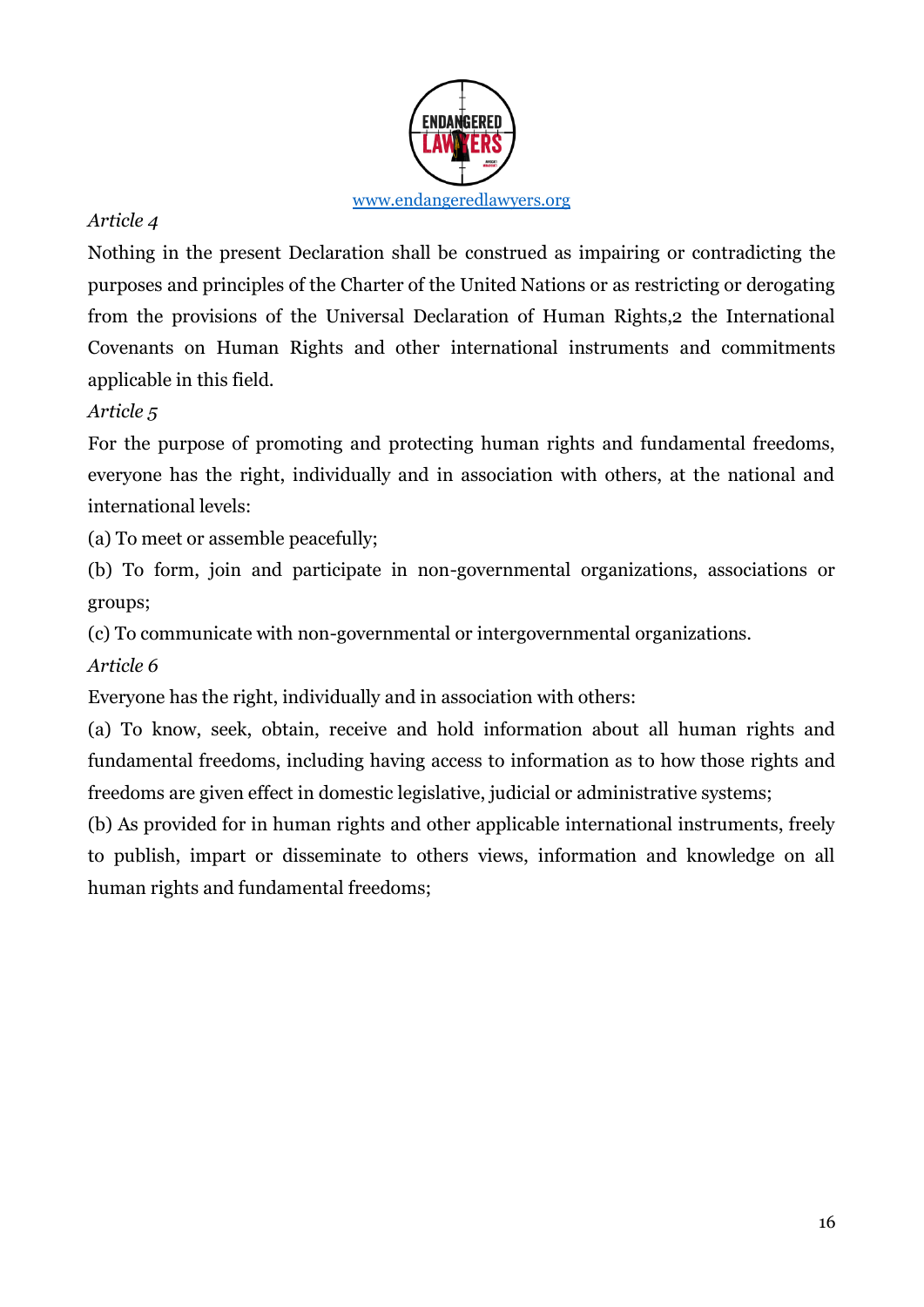

(c) To study, discuss, form and hold opinions on the observance, both in law and in practice, of all human rights and fundamental freedoms and, through these and other appropriate means, to draw public attention to those matters.

*Article 7* 

Everyone has the right, individually and in association with others, to develop and discuss new human rights ideas and principles and to advocate their acceptance.

# *Article 8*

1. Everyone has the right, individually and in association with others, to have effective access, on a non-discriminatory basis, to participation in the government of his or her country and in the conduct of public affairs.

2. This includes, inter alia, the right, individually and in association with others, to submit to governmental bodies and agencies and organizations concerned with public affairs criticism and proposals for improving their functioning and to draw attention to any aspect of their work that may hinder or impede the promotion, protection and realization of human rights and fundamental freedoms.

# *Article 9*

1. In the exercise of human rights and fundamental freedoms, including the promotion and protection of human rights as referred to in the present Declaration, everyone has the right, individually and in association with others, to benefit from an effective remedy and to be protected in the event of the violation of those rights.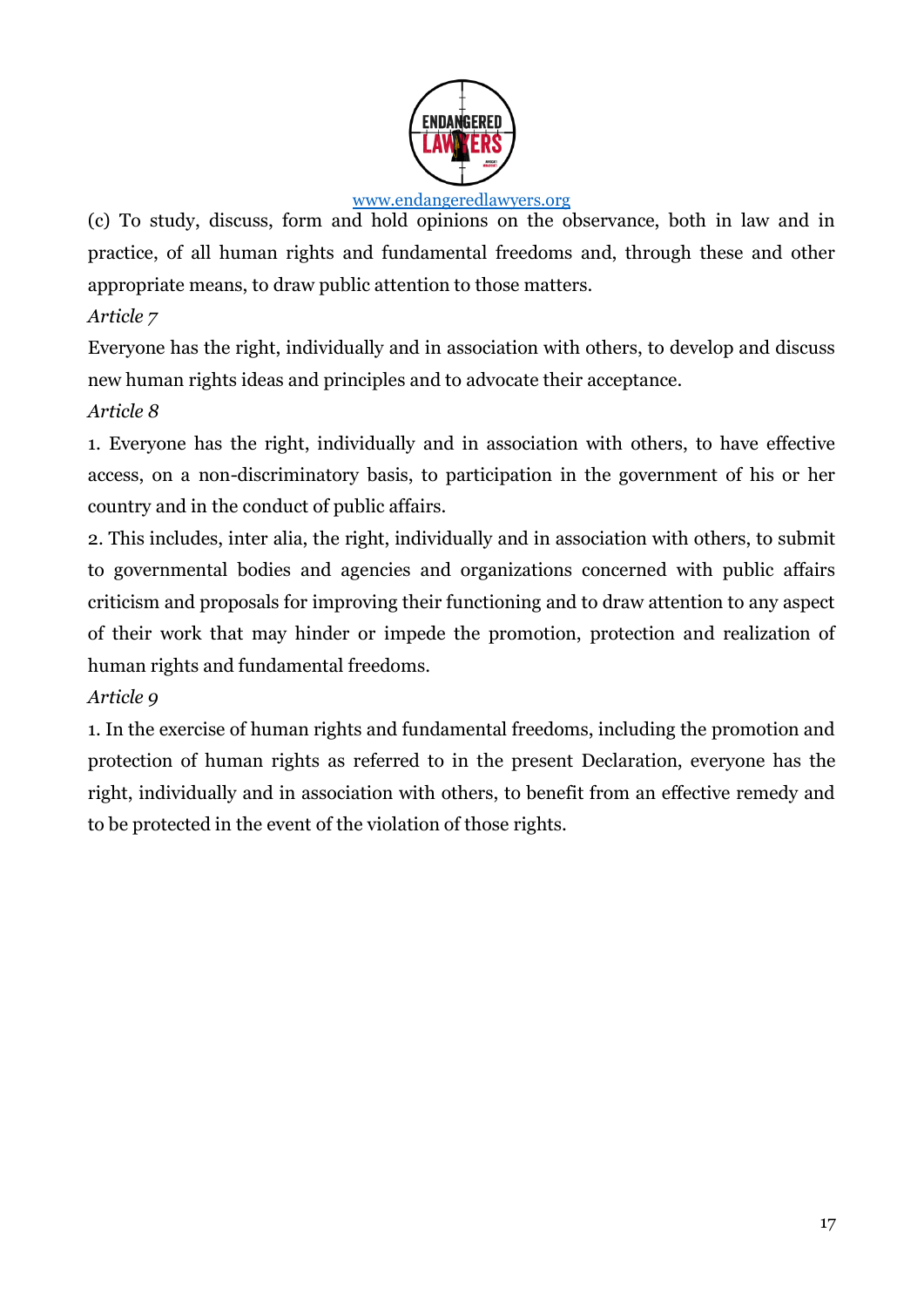

2. To this end, everyone whose rights or freedoms are allegedly violated has the right, either in person or through legally authorized representation, to complain to and have that complaint promptly reviewed in a public hearing before an independent, impartial and competent judicial or other authority established by law and to obtain from such an authority a decision, in accordance with law, providing redress, including any compensation due, where there has been a violation of that person's rights or freedoms, as well as enforcement of the eventual decision and award, all without undue delay.

3. To the same end, everyone has the right, individually and in association with others, inter alia:

(a) To complain about the policies and actions of individual officials and governmental bodies with regard to violations of human rights and fundamental freedoms, by petition or other appropriate means, to competent domestic judicial, administrative or legislative authorities or any other competent authority provided for by the legal system of the State, which should render their decision on the complaint without undue delay;

(b) To attend public hearings, proceedings and trials so as to form an opinion on their compliance with national law and applicable international obligations and commitments;

(c) To offer and provide professionally qualified legal assistance or other relevant advice and assistance in defending human rights and fundamental freedoms.

4. To the same end, and in accordance with applicable international instruments and procedures, everyone has the right, individually and in association with others, to unhindered access to and communication with international bodies with general or special competence to receive and consider communications on matters of human rights and fundamental freedoms.

5. The State shall conduct a prompt and impartial investigation or ensure that an inquiry takes place whenever there is reasonable ground to believe that a violation of human rights and fundamental freedoms has occurred in any territory under its jurisdiction.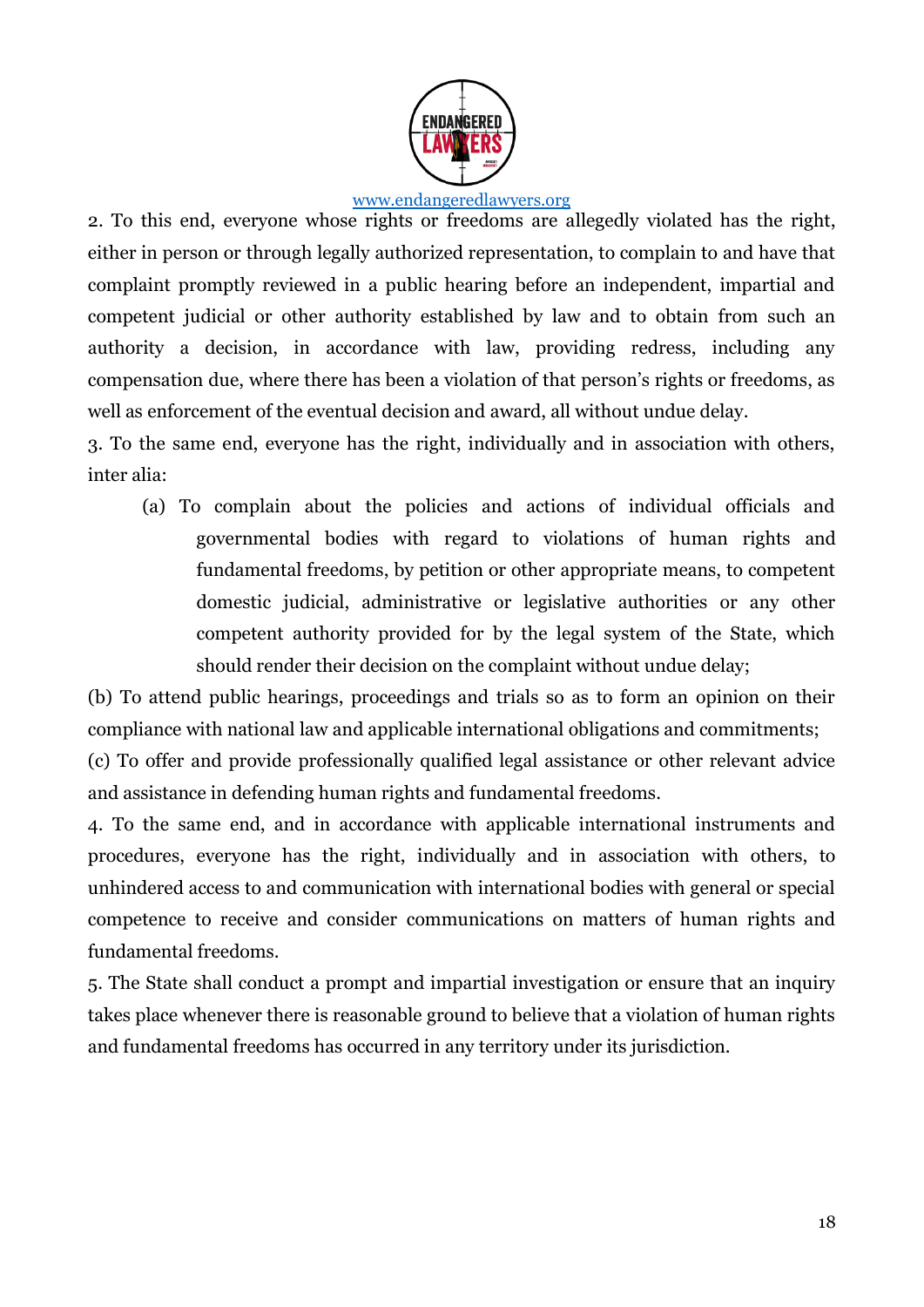

No one shall participate, by act or by failure to act where required, in violating human rights and fundamental freedoms and no one shall be subjected to punishment or adverse action of any kind for refusing to do so.

# *Article 11*

Everyone has the right, individually and in association with others, to the lawful exercise of his or her occupation or profession. Everyone who, as a result of his or her profession, can affect the human dignity, human rights and fundamental freedoms of others should respect those rights and freedoms and comply with relevant national and international standards of occupational and professional conduct or ethics.

# *Article 12*

1. Everyone has the right, individually and in association with others, to participate in peaceful activities against violations of human rights and fundamental freedoms.

2. The State shall take all necessary measures to ensure the protection by the competent authorities of everyone, individually and in association with others, against any violence, threats, retaliation, de facto or de jure adverse discrimination, pressure or any other arbitrary action as a consequence of his or her legitimate exercise of the rights referred to in the present Declaration.

3. In this connection, everyone is entitled, individually and in association with others, to be protected effectively under national law in reacting against or opposing, through peaceful means, activities and acts, including those by omission, attributable to States that result in violations of human rights and fundamental freedoms, as well as acts of violence perpetrated by groups or individuals that affect the enjoyment of human rights and fundamental freedoms.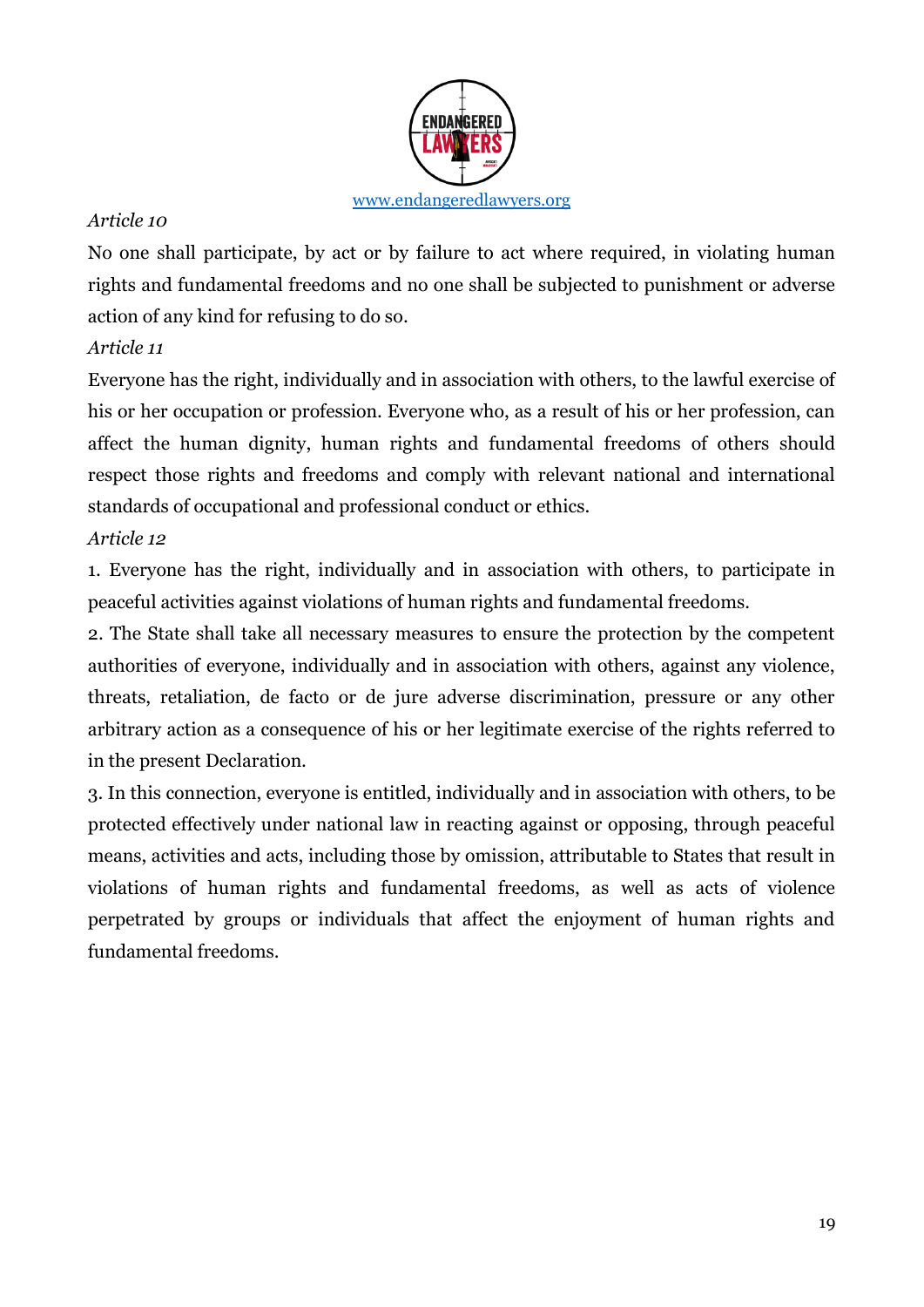

Everyone has the right, individually and in association with others, to solicit, receive and utilize resources for the express purpose of promoting and protecting human rights and fundamental freedoms through peaceful means, in accordance with article 3 of the present Declaration.

# *Article 14*

1. The State has the responsibility to take legislative, judicial, administrative or other appropriate measures to promote the understanding by all persons under its jurisdiction of their civil, political, economic, social and cultural rights.

2. Such measures shall include, inter alia:

(a) The publication and widespread availability of national laws and regulations and of applicable basic international human rights instruments;

(b) Full and equal access to international documents in the field of human rights, including the periodic reports by the State to the bodies established by the international human rights treaties to which it is a party, as well as the summary records of discussions and the official reports of these bodies.

3. The State shall ensure and support, where appropriate, the creation and development of further independent national institutions for the promotion and protection of human rights and fundamental freedoms in all territory under its jurisdiction, whether they be ombudsmen, human rights commissions or any other form of national institution.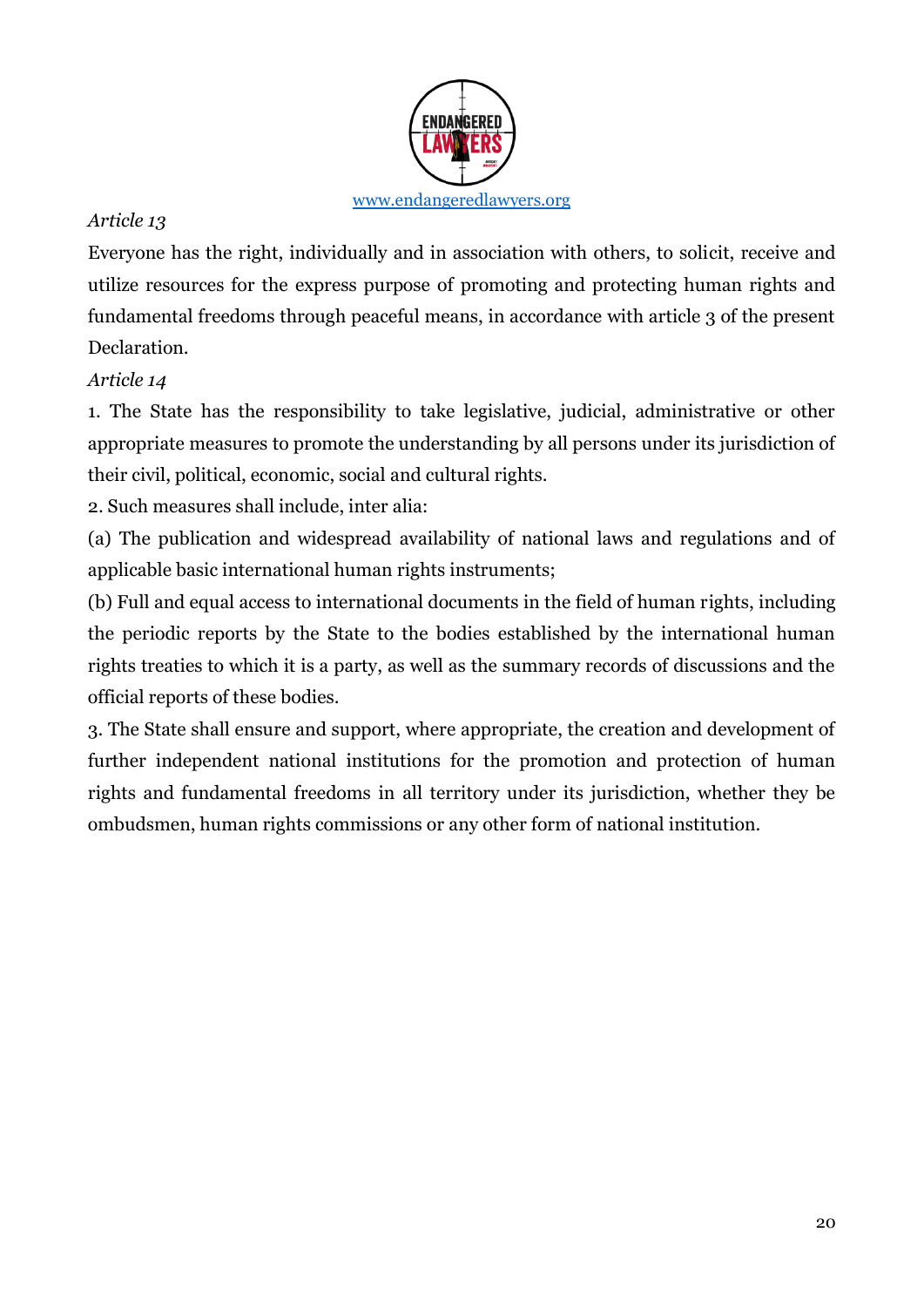

The State has the responsibility to promote and facilitate the teaching of human rights and fundamental freedoms at all levels of education and to ensure that all those responsible for training lawyers, law enforcement officers, the personnel of the armed forces and public officials include appropriate elements of human rights teaching in their training programme.

# *Article 16*

Individuals, non-governmental organizations and relevant institutions have an important role to play in contributing to making the public more aware of questions relating to all human rights and fundamental freedoms through activities such as education, training and research in these areas to strengthen further, inter alia, understanding, tolerance, peace and friendly relations among nations and among all racial and religious groups, bearing in mind the various backgrounds of the societies and communities in which they carry out their activities.

# *Article 17*

In the exercise of the rights and freedoms referred to in the present Declaration, everyone, acting individually and in association with others, shall be subject only to such limitations as are in accordance with applicable international obligations and are determined by law solely for the purpose of securing due recognition and respect for the rights and freedoms of others and of meeting the just requirements of morality, public order and the general welfare in a democratic society.

# *Article 18*

1. Everyone has duties towards and within the community, in which alone the free and full development of his or her personality is possible.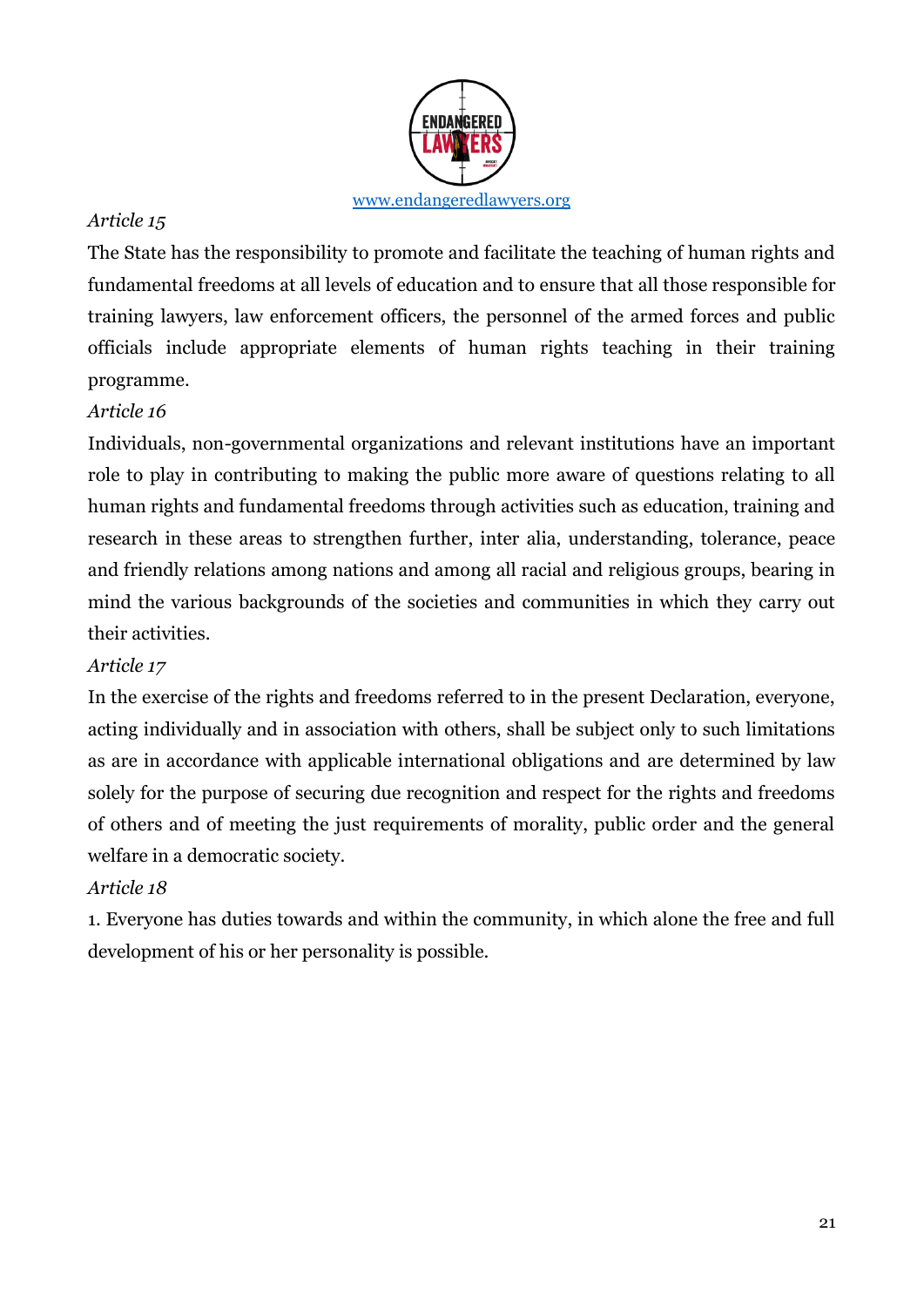

2. Individuals, groups, institutions and non-governmental organizations have an important role to play and a responsibility in safeguarding democracy, promoting human rights and fundamental freedoms and contributing to the promotion and advancement of democratic societies, institutions and processes.

3. Individuals, groups, institutions and non-governmental organizations also have an important role and a responsibility in contributing, as appropriate, to the promotion of the right of everyone to a social and international order in which the rights and freedoms set forth in the Universal Declaration of Human Rights and other human rights instruments can be fully realized.

### *Article 19*

Nothing in the present Declaration shall be interpreted as implying for any individual, group or organ of society or any State the right to engage in any activity or to perform any act aimed at the destruction of the rights and freedoms referred to in the present Declaration.

### *Article 20*

Nothing in the present Declaration shall be interpreted as permitting States to support and promote activities of individuals, groups of individuals, institutions or non-governmental organizations contrary to the provisions of the Charter of the United Nations.